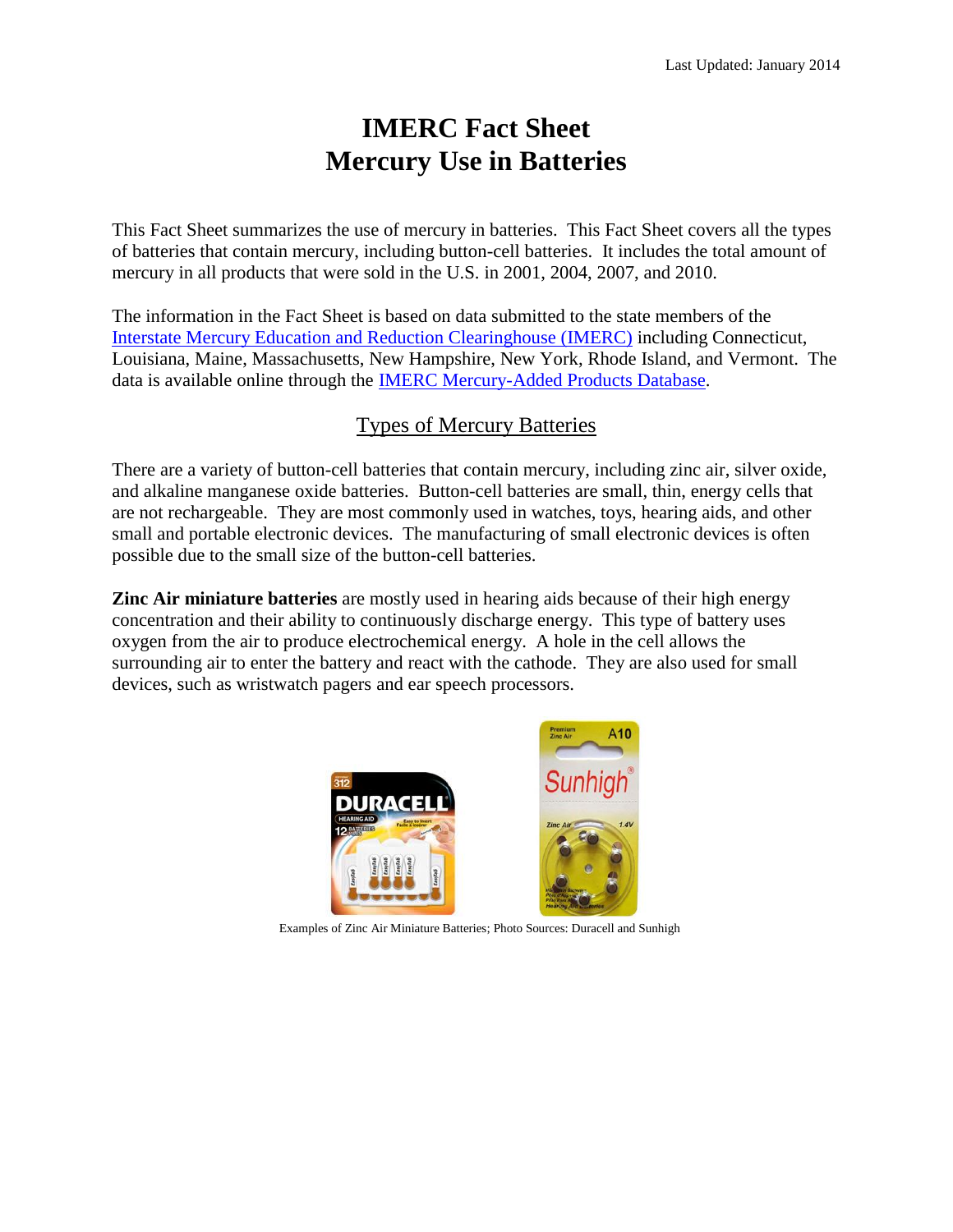**Silver Oxide button-cell batteries** are used in various devices, such as hearing aids, watches, cameras, and clocks. In these batteries, the silver oxide makes up the cathode, and powdered zinc provides the anode. Usually sodium hydroxide or potassium hydroxide is added as an alkaline electrolyte. Silver oxide batteries can come in a large size as well as the button-cell size; however the manufacture of the larger batteries is limited due to the high price of silver.



**Examples of Silver Oxide Button-Cell Batteries; Photo Sources: Energizer and Duracell** 

**Alkaline Manganese Oxide button-cell batteries** are used in toys, calculators, remote controls, and cameras. In these batteries, the cathode consists of manganese dioxide, which is produced through an electrolytic process, and the anode is made up of powdered zinc metal. The electrolyte typically used in this type of button-cell battery is potassium hydroxide.



Gas can form in all of these types of batteries due to the corrosion of zinc. Zinc in the battery gets corroded into the electrolyte as the battery is used. This corrosion can cause electrolysis and can cause the generation of hydrogen gas in the canister. Build-up of hydrogen gas can cause the battery to leak, limiting the ability of the battery to function. Mercury suppresses this zinc corrosion, which is why it is added to button-cell batteries. These batteries may contain mercury in the insulating paper surrounding the battery, or mercury may be mixed in the anode itself. All of these different button-cell batteries can contain up to 0.005 grams (5 milligrams) of mercury in a single unit. Stacked button-cell batteries (i.e., units that contain multiple button-cells stacked on top of one another) may contain a larger amount of mercury.

**Mercuric Oxide batteries** contain mercury as the electrode and are useful in applications that require a high energy density and a flat voltage curve. In the past, mercuric oxide button-cell batteries were used in hearing aids, watches, calculators, electronic cameras, and other personal electronic items requiring a small battery. However, mercuric oxide button-cell batteries were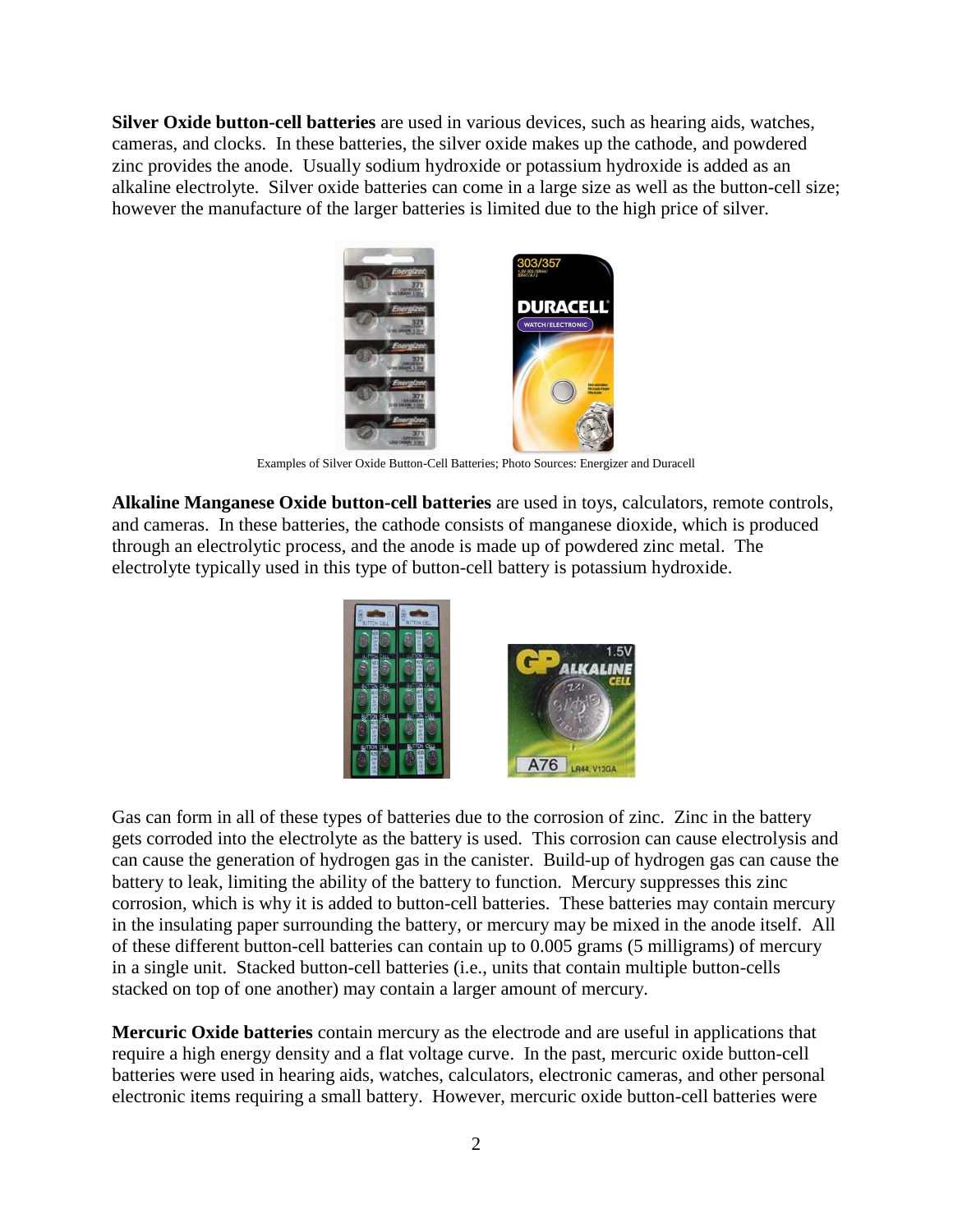banned in 1996 in accordance with the ["Mercury Containing and Rechargeable Battery](http://www.epa.gov/compliance/civil/ba)  [Management Act"](http://www.epa.gov/compliance/civil/ba) and are no longer sold in the U.S. Larger mercuric oxide batteries may still be used in such applications as military, medical, and industrial equipment. The IMERCmember states have not received any Notification Forms for mercuric oxide batteries.

Other batteries, such as AAA, AA, C, and D alkaline; atomic; lead-acid; lithium-ion; and nickelcadmium, do not contain mercury.

## Mercury Use in Batteries

Table 1 presents the total amount of mercury sold in batteries in 2001, 2004, 2007, and 2010.<sup>1</sup> Thirty-three manufacturers have submitted Mercury-added Product Notification Forms to IMERC-member states.

| <b>Table 1: Total Mercury Sold in Batteries (pounds)</b> |                   |                     |                    |
|----------------------------------------------------------|-------------------|---------------------|--------------------|
| 2001                                                     | 2004              | 2007                | <b>2010</b>        |
| 5,585 (2.79 tons)                                        | 4,948 (2.47 tons) | $4,132$ (2.07 tons) | 14,244 (7.12 tons) |

[Note: 453.6 grams = 1 pound; all numbers are rounded to the nearest whole number.]

Mercury use in batteries increased 155 percent – from 2.79 tons in 2001 to 7.12 tons in 2010. Much of the substantial increase noted between the 2007 and 2010 reporting years was reported by the National Electrical Manufacturers Association (NEMA) on behalf of its members. NEMA represents five of the major battery manufactures, including Duracell, Eastman Kodak, Energizer, Renata, and Rayovac. This subset of manufacturers reported a difference of 1,991 pounds in 2007 versus 13,795 pounds in 2010 – an increase of almost 600 percent. In contrast, the non-NEMA reporting companies reported a decrease of 59 percent.

Since 2001, many states have passed legislation restricting the sale of mercury button-cell batteries and/or products that contain these batteries, such as toys and other novelty items. If more state laws go into effect, mercury use in this product category will likely continue to decline. It is also important to note that the NEMA's members [committed to eliminating](http://www.nema.org/news/Pages/2006-03-02-NEMA-Announces-Battery-Industry-Commitment-to-Eliminating-Mercury-in-Button-Cells.aspx)  [mercury in most button-cell batteries by 2011.](http://www.nema.org/news/Pages/2006-03-02-NEMA-Announces-Battery-Industry-Commitment-to-Eliminating-Mercury-in-Button-Cells.aspx)<sup>2</sup> IMERC expects that the 2013 triennial report will reflect this and the total mercury reported for this subset of manufacturers will decrease.

 $\overline{a}$ <sup>1</sup> More detailed information on the 2001 and 2004 data can be found in the report, *Trends in Mercury Use in Products: Summary of the IMERC Mercury-added Products Database*, June 2008. [\(www.newmoa.org/prevention/mercury/imerc/pubs/reports.cfm\)](http://www.newmoa.org/prevention/mercury/imerc/pubs/reports.cfm)

The 2007 data is taken from a NEWMOA presentation, *Trends in Mercury Use in Products: Analysis of the IMERC Mercury-added Products Database*, November 17, 2009.

[<sup>\(</sup>www.newmoa.org/prevention/mercury/conferences/sciandpolicy/presentations/Wienert\\_Session3B.pdf\)](http://www.newmoa.org/prevention/mercury/conferences/sciandpolicy/presentations/Wienert_Session3B.pdf)<br><sup>2</sup> For article reference visit: <u>www.nema.org/news/Pages/2006-03-02-NEMA-Announces-Battery-Industry-</u> [Commitment-to-Eliminating-Mercury-in-Button-Cells.aspx](http://www.nema.org/news/Pages/2006-03-02-NEMA-Announces-Battery-Industry-Commitment-to-Eliminating-Mercury-in-Button-Cells.aspx)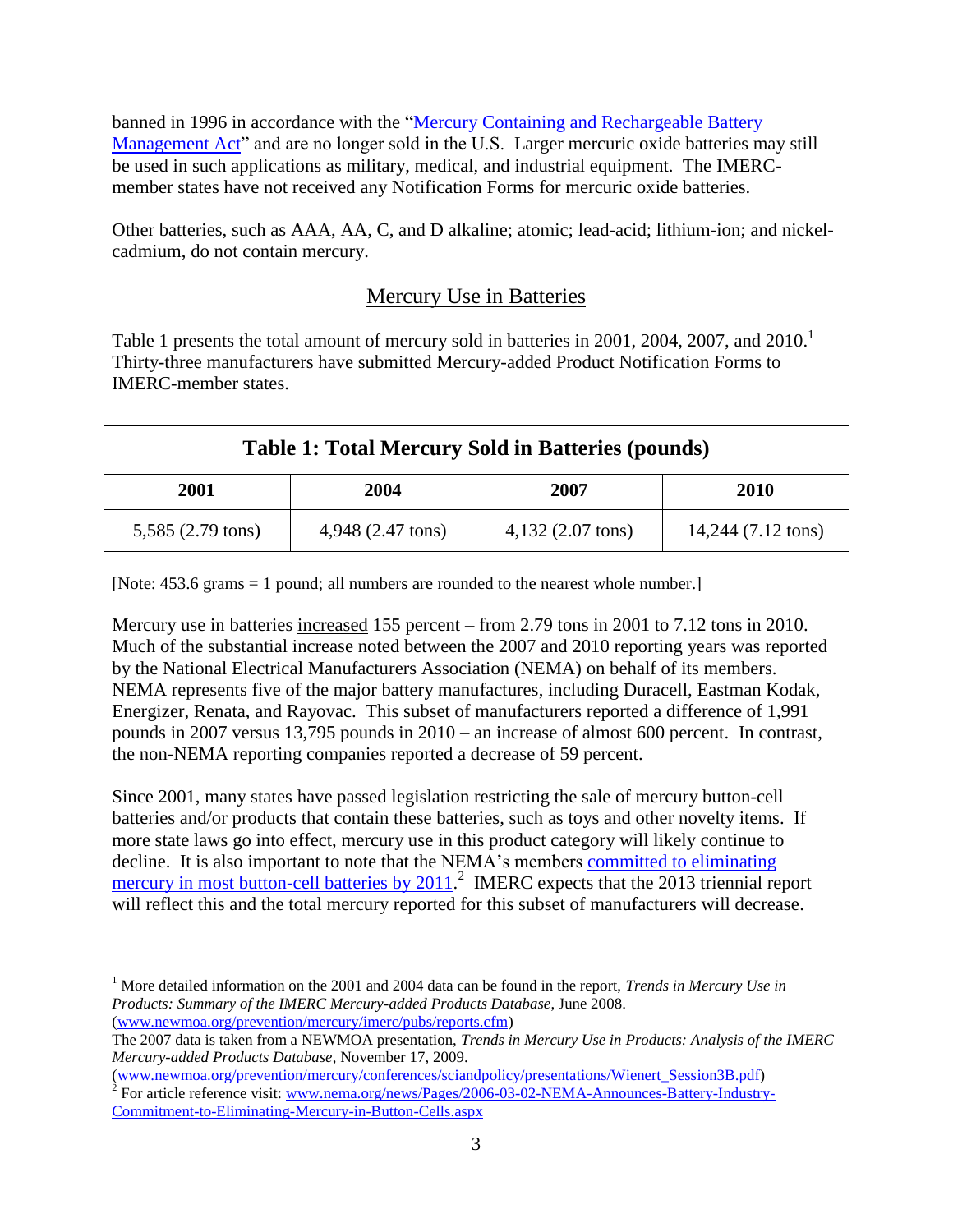

#### Phase-Outs & Product Bans on the Sale of Mercury Batteries

As stated above, mercuric oxide button-cell batteries are no longer sold in the U.S. for personal use in accordance with the Mercury Containing and Rechargeable Battery Management Act of 1996. Research indicates that larger mercuric oxide batteries may still be used in limited applications (i.e., military, medical, and industrial). Federal law (and some state laws, including Maine) allows these mercuric oxide batteries to continue to be sold, but only if the manufacturer has established a system to collect waste batteries and ensure that the mercury is properly managed. To date, the IMERC-member states have not received any Notifications for mercuric oxide batteries.

The following IMERC-member states currently have [restrictions on the sale and/or distribution](http://www.newmoa.org/prevention/mercury/imerc/banphaseout.cfm)  [of mercury-containing batteries:](http://www.newmoa.org/prevention/mercury/imerc/banphaseout.cfm) Connecticut, Louisiana, Maine<sup>3</sup>, and Rhode Island.

In response to the upcoming mercury product bans and phase-outs, many companies have ceased manufacturing mercury button-cell batteries and/or stopped selling products in which mercury button-cell batteries are a component. As of the 2010 reporting period, the following companies have reportedly eliminated the use of mercury in their battery products sold in the U.S. market:

- 3M Office Supplies
- E. Gluck Corp.
- K'NEX Industries, Inc.
- Little Tykes Company
- Mary Meyer

 $\overline{a}$ 

- Processed Plastic
- Protective Technologies International Inc.
- Radica China Ltd.

 $3$  For Maine only – the sale and distribution of all other types of silver oxide button-cell batteries (and products containing these batteries) will be prohibited as of January 1, 2015. $^3$